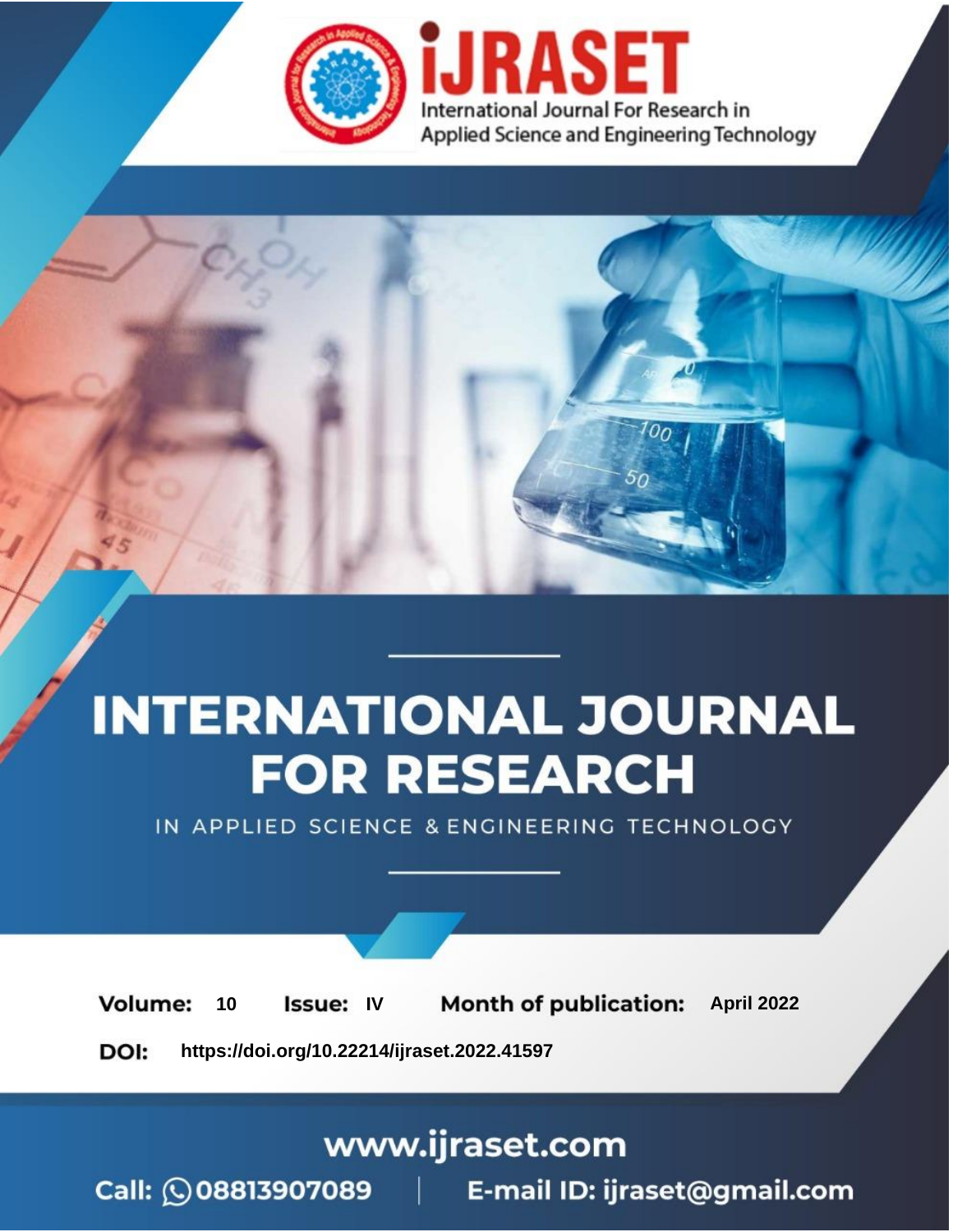

### **Voice Controlled Wireless Electronic Notice Board Using Android**

Kakunuri Yaswanth<sup>1</sup>, Jonnalagadda V. Dhanaraju<sup>2</sup>, Gunji V. Naresh<sup>3</sup>, Kodali Naga Sunitha<sup>4</sup>, Butta Rajasekhar<sup>5</sup> *1, 2, 3, 4Department of Electronics and Communication Engineering, S. R. Gudlavalleru Engineering College, Gudlavalleru, India <sup>5</sup>Associate Professor, Department of Electronics and Communication Engineering, S. R. Gudlavalleru Engineering College, Gudlavalleru, India*

*Abstract: The Advanced mobile technology opens the Scope to the widely usage of android app. The websites are disappearing more and the mobile phones are most prominent.It's the time to change from the websites and to the other things like apps, which has become the part of our daily routine. In this paper we are introducing voice to text .apk file and it controls the Arduino by sending commands. It works on all the android platforms. Main concept of Voice controlled wirelesselectronic notice board is to show the messages on the scrolling display panel and to control them by using our voice commands. Previously we had seen GSM based electronic notice board; however by using speech controlled Notice board with Bluetooth technology has the additional advantage of ease of use.* 

*User has to speak through the "voice Arduino control" app in order control the messages displayed on notice board. Voice recognition is done by the Android. Firstly, user has to install this App application in his/her smart phone or laptop. For displaying purpose, we used P10 module led matrix display panel. The message will be scrolled like in railway stations. Bluetooth technology used for wireless part of the communication; it is used in this system to transmit and receive data wirelessly between the two connected devices.* 

*This helps us in transmitting any message with in a fraction of a second and also helps in eliminating any delay by simply sending a voice command which is much efficient compared to any other traditionally method of transmitting the message. Thus the proposed technology can be used in many of public places such as theshopping malls or commercial buildings like hospitals to alert the security system and also increase the awareness of the regarding emergency situations and avoid anypossible dangers.*

*Keywords: Arduino, Voice Arduino control, P10 matrix display, Bluetooth module, Notice board*

#### **I. INTRODUCTION**

Notice boards are commonly used in elementary schools, malls, public places and Key attachments for sending messages publicly. A Paper is used a lot and this aloneWasted. This gives a great possibility of deforestation Indicates dangerous weather changes occurs. A little creative Decisions in using innovation for the common man. The benefit positively affects the problems of the land are and are concerned. The primary goal of the work is to develop the remote notification system that displays any noteThe client's Android application is transmitted through the gadget. Deals with Bluetooth remote piece related interface for transmitting and receiving information between two devices

#### **II. PROPOSED SYSTEM**

By looking at the above it will become clear that, there is a need for an electronic notification board that creates an effective way for the user to display the notification. With a view to increasing the cohesion of the electrical systems, it is necessary to connect two or more systems together.

This paper is mainly for an introduction to the idea of wireless communication between a mobile phone and an Arduino controller devices. For this project, we must build an embedded system that includes a P10 matrix display unit and a sound device that uses wireless technology. The display unit contains any type of display that can be connected to a microcontroller. The audio device is a microcontroller-controlled speaker that converts the Converter-To-Speech (TTS) converter. The system can be used in colleges, schools, offices, train and commercial stations as well as in public areas and also in hospitals for alerting the security in case of emergency.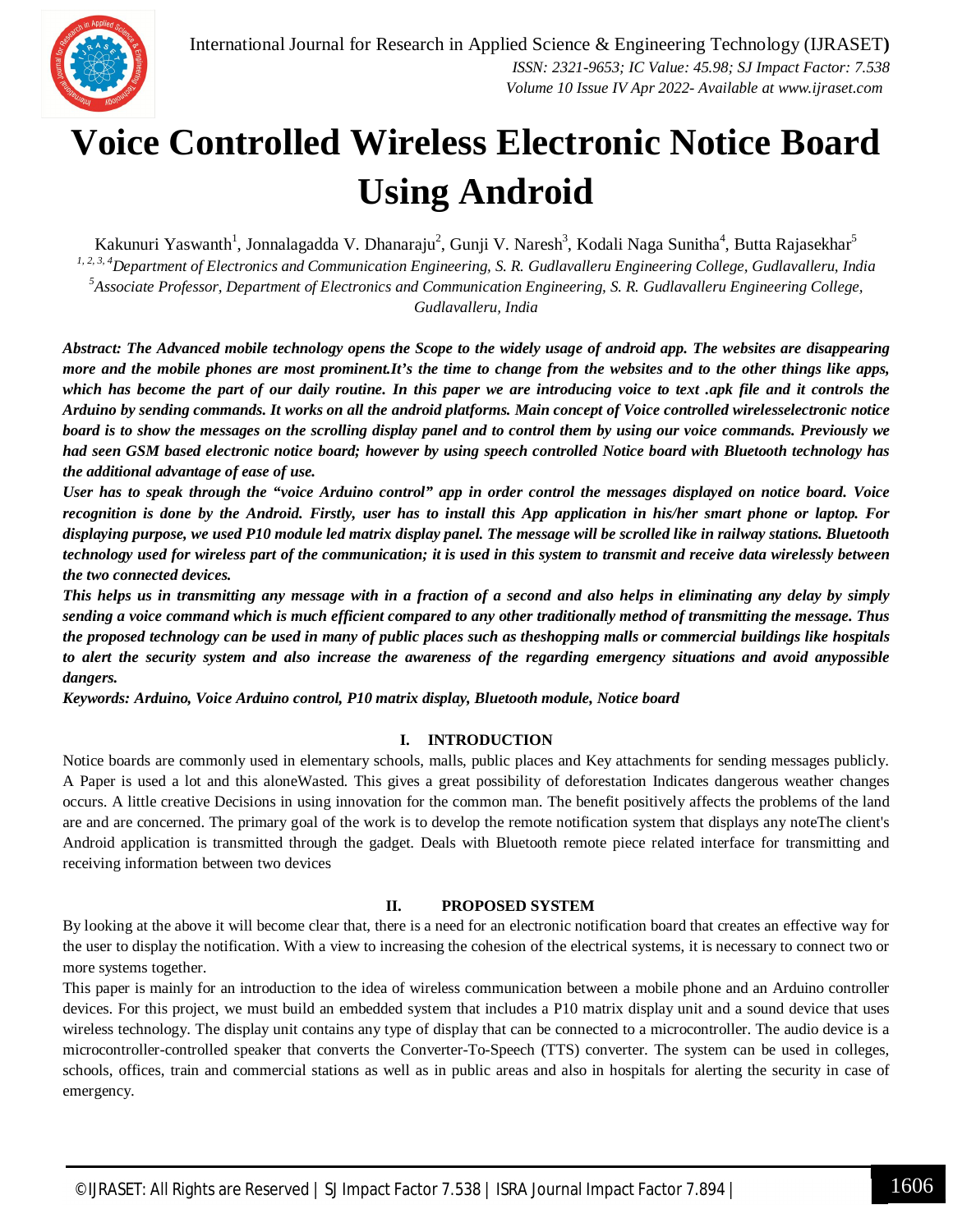

 *ISSN: 2321-9653; IC Value: 45.98; SJ Impact Factor: 7.538 Volume 10 Issue IV Apr 2022- Available at www.ijraset.com*



Fig. 1. Block diagram

#### *A. About Block Diagram*

There is a need for an electronic notice board that allows an effective user to display the notification. With a view to increasing of the cohesion of electrical systems, it is necessary to connect two or more systems together. This program is the implementation of the concept of wireless communication between the cell phone and the ATmega328 controller.. The display unit contains an LED indicator that can be connected to the ATmega328 microcontroller. Bluetooth is an open wireless protocol for data exchange at short distances from mobile devices, creating personal area networks (PANs). It was originally named as the wireless alternative to RS232 data cables. It can be connect several devices, overcoming the sync issues. Bluetooth will receive the signals sent by the Android device (mobile phone), and then send these signals to a small controller. To use this application, we need to use an Android application that can perform the following functions: Convert voice data to text. Send this text to a microcontroller via Bluetooth for display on the notice board. The HC-05 module is an easy-to-use Bluetooth SPP (Serial Port Protocol) module, designed for transparent serial setting. Used to transfer data from android device to microcontroller ATmega32 In 28 pin IC. We can design our system using other controls as well but with the use of Atmega328 system size can be greatly reduced. Input from android is sent via a small Bluetooth controller to display it on the bulletin board. In this PIN program. 2  $\&$  3 is used for the purpose of transmission and receipt. Buzzer is used when a notification is about to be displayed, used for public attention. As at bus and train stations used in the hospital. The P10 LED Display Module is well suited to design any size of outdoor or indoor LED display board. This panel has a total of 512 high-intensity LED lights mounted on a plastic housing designed for the best display results. Any number of such panels can be integrated into any row and column frames to create an attractive LED signature board. The size of 32 \* 16 modules means that there are 32 LEDs in each row and 16 LEDs in each column. So there is a total of 512 numbers of LEDs present in each module unit. Arduino software application is used to voice control. It is basically used to control arduino by sending voice commands. will be inbuilt with the ability to convert text into text conversion when the text is sent sequentially to the arduino you are processing. It will be available in the play store. we can download easily

#### *B. Working Principle*

Working operation is very simple, we have Android application and Bluetooth module, in order to successfully connect with the Bluetooth module, you need to pair the HC-05 module with the android app. Once connected, we can send the message we want to display, once the message has been sent, Arduino will process the cable and convert it into a signal that the 74HC595 shift resistor can detect, after the data has been sent to the shift. resistor, ready to display. Arduino is the heart of the circuit. processes all data sent by the Bluetooth module. The p10 module is widely used in day-to-day operations and is used in professional activities such as in stores for advertising purposes, and in shopping malls to inform the safety and management system of parking spaces and hospitals to alert safety in emergencies.

#### *C. Software tools*

- *1) Arduino:* Arduino is an open source software and mainly used for editing Arduino system. Arduino is designed to perform electronics are easily accessible to artists, designers, hobbyists and anyone interested in creating collaborations objects or places.
- *2) Arduino voice control APP:* By using this app you can transfer numbers, letters or strings using your voice. Click on the Bluetooth icon to connect with one of the paired devices. After a successful connection, you can click on the microphone icon to speak a word or phrase. You can use the following program in Arduino to read the phrase found in the serial monitor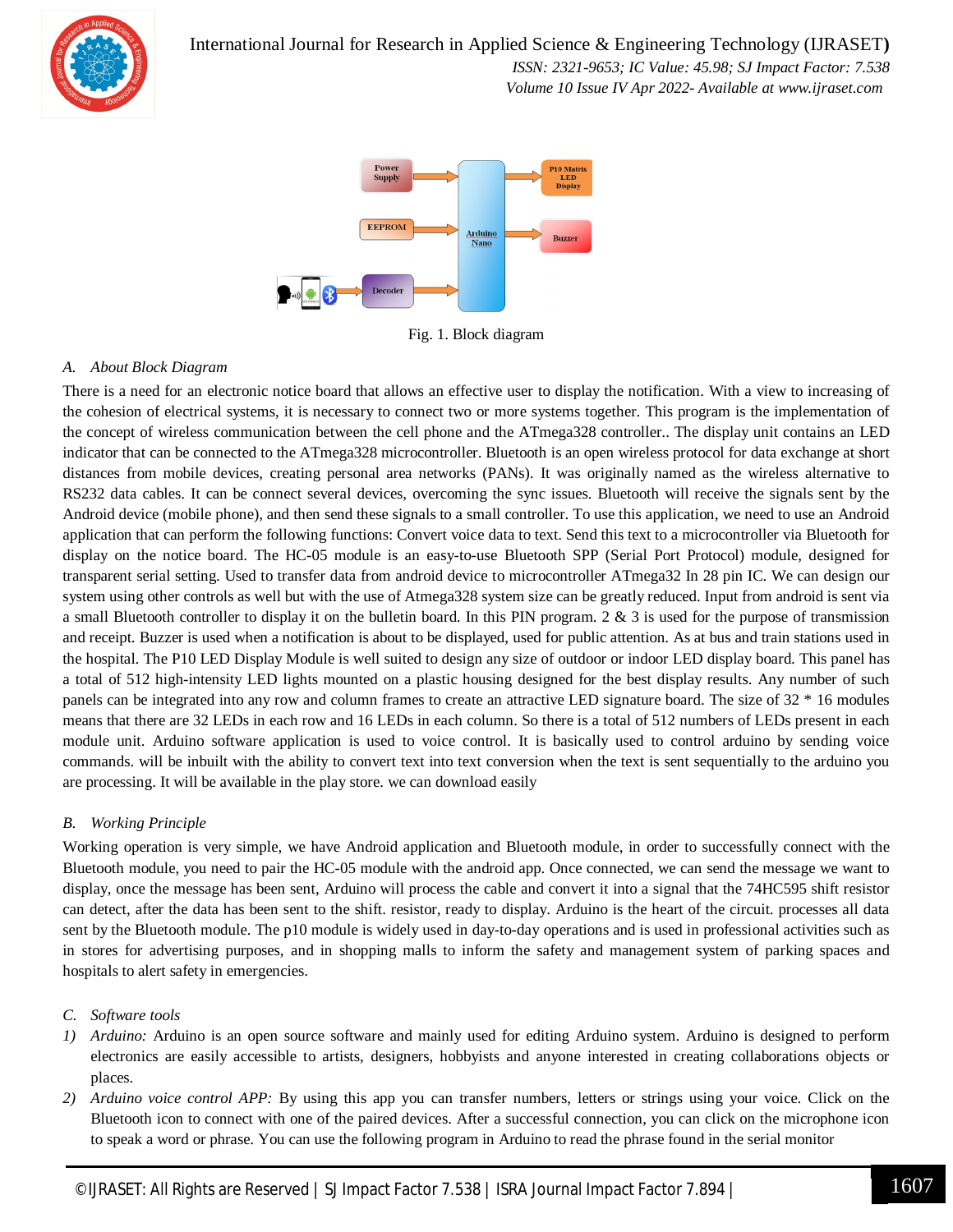

#### *D. About Flow chart*

Initially the Bluetooth terminal is turned on and it should be connected to the device by entering the correct password. If the password is correct then the initial message will be displayed which we written in the code. After that the user has to send his/her voice commands through the android app. This app will convert voice to text and sends the data serially. If numbers of characters are less than 100 then the message will be displayed on the P10 LED matrix display panel. As it is Notice so the message will be Scrolling. If the number of character are greater than 100 then the previous or old message will be displayed



Fig. 2. Flow Chart



**III. RESULTS**

Fig. 3. Hardware results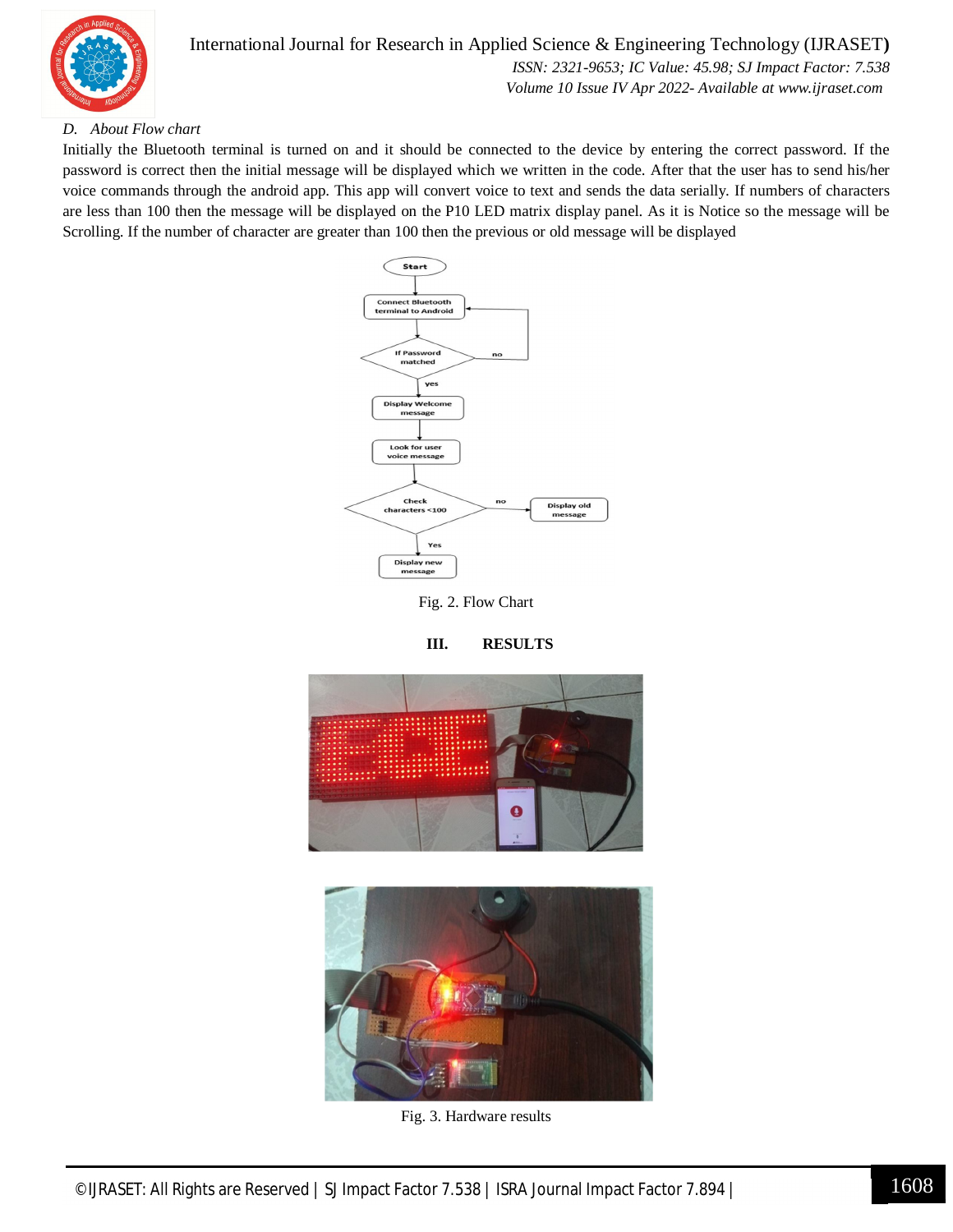

#### International Journal for Research in Applied Science & Engineering Technology (IJRASET**)**

 *ISSN: 2321-9653; IC Value: 45.98; SJ Impact Factor: 7.538 Volume 10 Issue IV Apr 2022- Available at www.ijraset.com*

#### *A. HC-05 bluetooth LED status*

The internal LED indicates the current state of the module.

- -> Fast charging (about 5 times per second) module is open and waiting for connection or pairing
- -> One quick download and every 2 seconds the module has just paired with another device
- -> Duplicate fast light every 2 seconds connected to another device

#### *B. Default setting*

.

Default settings for new modules

- $-$  >Name = HC-05
- $-SRule$  number = 1234
- >Baud level in connection mode = 9600 \*
- $-$  >Baud level in AT / Command mode = 38400

Not all modules have the same protocols. If you can not find the connection mode that works with 9600 try some baud prices. The 38400 is also standard.

The above values can be changed but for now we will leave the default settings and try connecting to another device.

#### *C. Pairing HC-05 to Android*

In my case, the Android device is a Smart phone. Before making a connection between the blue tooth machines must be paired. So, with Arduino and HC-05 enabled, on an Android device;

- >turn on the Bluetooth icon,
- >refresh the devices and HC-05 should be listed,
- > click on HC05 and enter the password "1234" assuming you have a default password



Fig. 4. Pairing with Andriod APP

#### *D. Connecting to the APP*

Connecting an Android device to HC-05 creates a serial communication channel very similar to a serial monitor in Arduino IDE. I use a Bluetooth terminal correctly called Arduino Voice control. Download it from Google Play Store Download, install, and turn on Bluetooth Terminal.

-> open the menu,

- select "Connect device Not secure",
- click on "HC-05" from the list it will be automatically connected

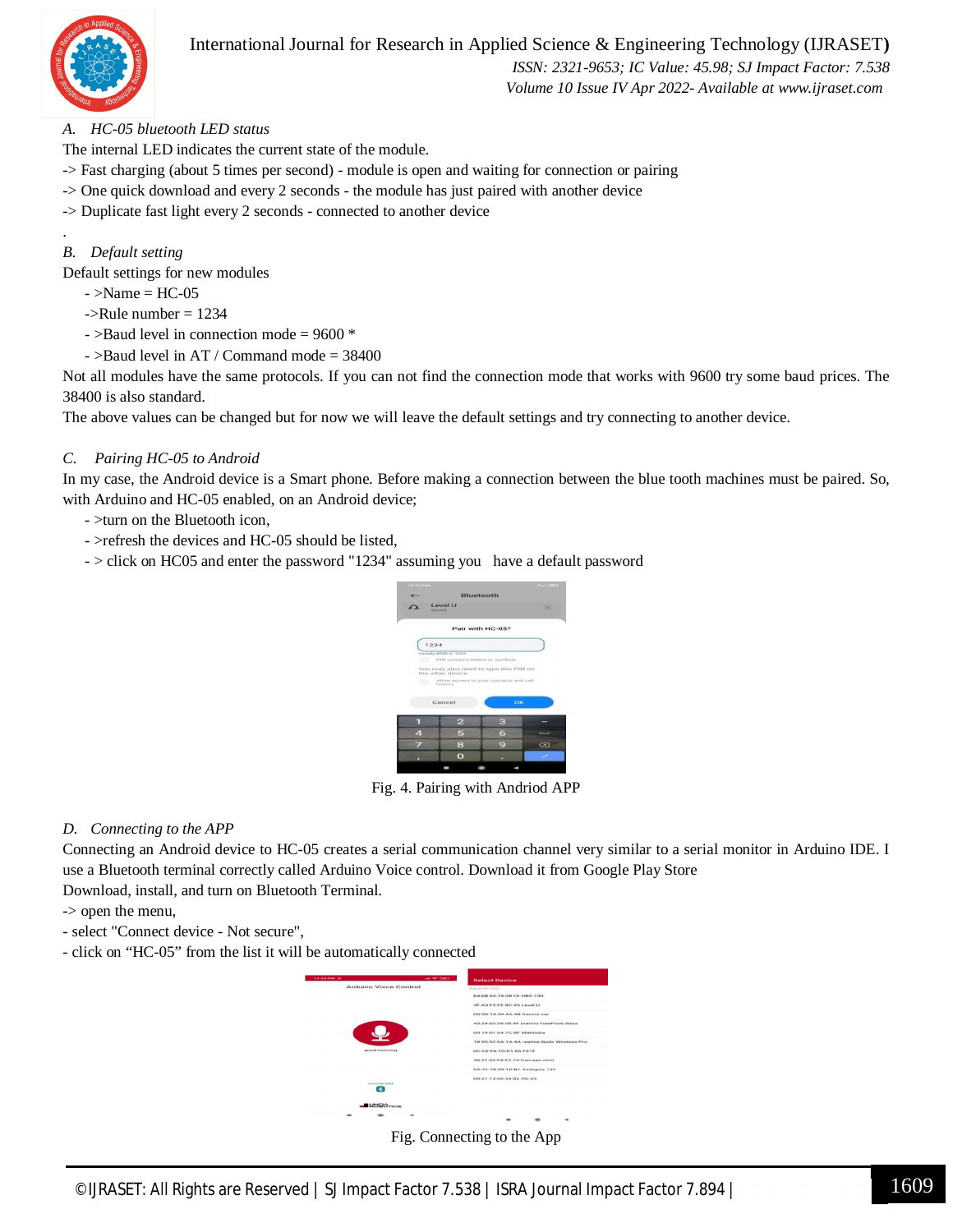

International Journal for Research in Applied Science & Engineering Technology (IJRASET**)**

 *ISSN: 2321-9653; IC Value: 45.98; SJ Impact Factor: 7.538 Volume 10 Issue IV Apr 2022- Available at www.ijraset.com*

#### **IV. FUTURESCOPE**

The main purpose of our project is to show the various alerts we have received using Bluetooth technology but since Bluetooth is limited, the app is limited to a specific location which is the main effect of our system.

The Bluetooth Based Electronic Notice Board is connected to Wireless fidelity and the network width can be increased. The addition of other active parameters such as date and time can be made and the provision for displaying several notifications at once can be achieved from the notice board. A list of specific automated notifications can also be created by our own to be displayed daily as a notification if 'reception' or various positive thoughts can be made. The design can be easily customized with advanced user interaction. There may also be an option for each student to connect his or her cell phone to a Bluetooth modem so that a notification is visible on their cell phones. We may have detailed information about who sent the message, whether the message was read or not by the recipient. Another improvement that can be made to the current model is the addition of a buzzer and led to alert the recipient that a new message or notification has not been read.

#### **V. CONCLUSION**

We conclude that by introducing the concept of wireless technology in the field of communication we can make our communication more efficient and faster, with greater efficiency we can display messages with fewer errors and better maintenance. We introduced how to use Bluetooth technology in mobile phone printing and explained the application for mobile printing. In this project, By introducing this concept in the field of communication we can make our communication more efficient and faster, with greater efficiency. We can display the message with minor errors and corrections. The system can be used in colleges, schools, offices, train and commercial stations as well as in public areas.

#### **REFERENCES**

- [1] A.Pramanik,Rishikesh,V.Nagar,S.DwivediandB.Choudhury,"GSM based Smart home and digital notice c board," International Conference on Computational Techniques in Information and Communication Technologies (ICCTICT), New Delhi, 2016, pp.41- 46.2016.
- [2] K. V. S. S. S. S. Sairam, N. Gunasekaran and S. R. Redd, "Bluetooth in wireless communication," in IEEE Communications Magazine, vol. 40, no. 6, pp. 90- 96, June2002.
- [3] J. S. Lee, Y. W. Su, and C. C. Shen, "A Comparative Study of Wireless Protocols: Bluetooth, UWB, ZigBee, and Wi-Fi", Proceedings of the 33rd Annual Conference of the IEEE Industrial Electronics Society(IECON),p p. 46-51, November2007.
- [4] Mr.Praveenraj, Dr.I.Gerald Christopher Mr.S.Selvakumaram, Mr.P.Soundar Rajan ``Lab view based wireless noticeboard'',\emph{International Journal of Engineering and Applied Sciences IJEAS}, vol. 3, no. 11,.2016.
- [5] T. Kim, S. Cho, S. Choi, S. Park and S. Lee, "Emotional Voice ConversionUsingMultitaskLearningwithText-ToSpeech,"ICASSP2020 IEEEInternationalConferenceonAcoustics,SpeechandSignalProcessin g (ICASSP), Barcelona, Spain, 2020, pp. 7774-7778,2020
- [6] S. S. Mohammedsheet and M. S. Aziz, "Design and implementation of digital heart rate counter by using the 8051 microcontroller," International Conference on Engineering Technology and their Applications (IICETA), Al-Najaf, 2018, pp.107-111,2018.
- [7] V. Kulkarni, P. P. Kulkarni and R. D. Kulkarni, "Design and Development of Software based Waveform Generation using Microcontroller 8051," International Conference on Nascent Technologies in Engineering (ICNTE), Navi Mumbai, India, 2019, pp.1-7,2019.
- [8] S.Sanjeev,J.AjayanandS.Gowtham,"Microcontro llerBasedBorewell Vehicle Status Informer Using GSM," 5th International Conference on Advanced Computing & Communication Systems (ICACCS), Coimbatore, India, , pp.73-77,2019.
- [9] "International journal on recent & innovation trends in computing &communication volume-4 ISSN-2321-8169", Deepak Racially & Sedan Bhatia Sr. Lecturers, ECE, CCCT, Sikkim, India.
- [10] "IJSRD VOL-3 2012", RummitLepcha-&Aarfin Ashraf.
- [11] "Japan: producing electricty using from footstep- on train station, 2006-07, Discovery communications, LLCsss"
- [12] TRDeshmukh. Design and analysis of a device to form energy from human step motion. Volume 3, ICSTSD 2016.